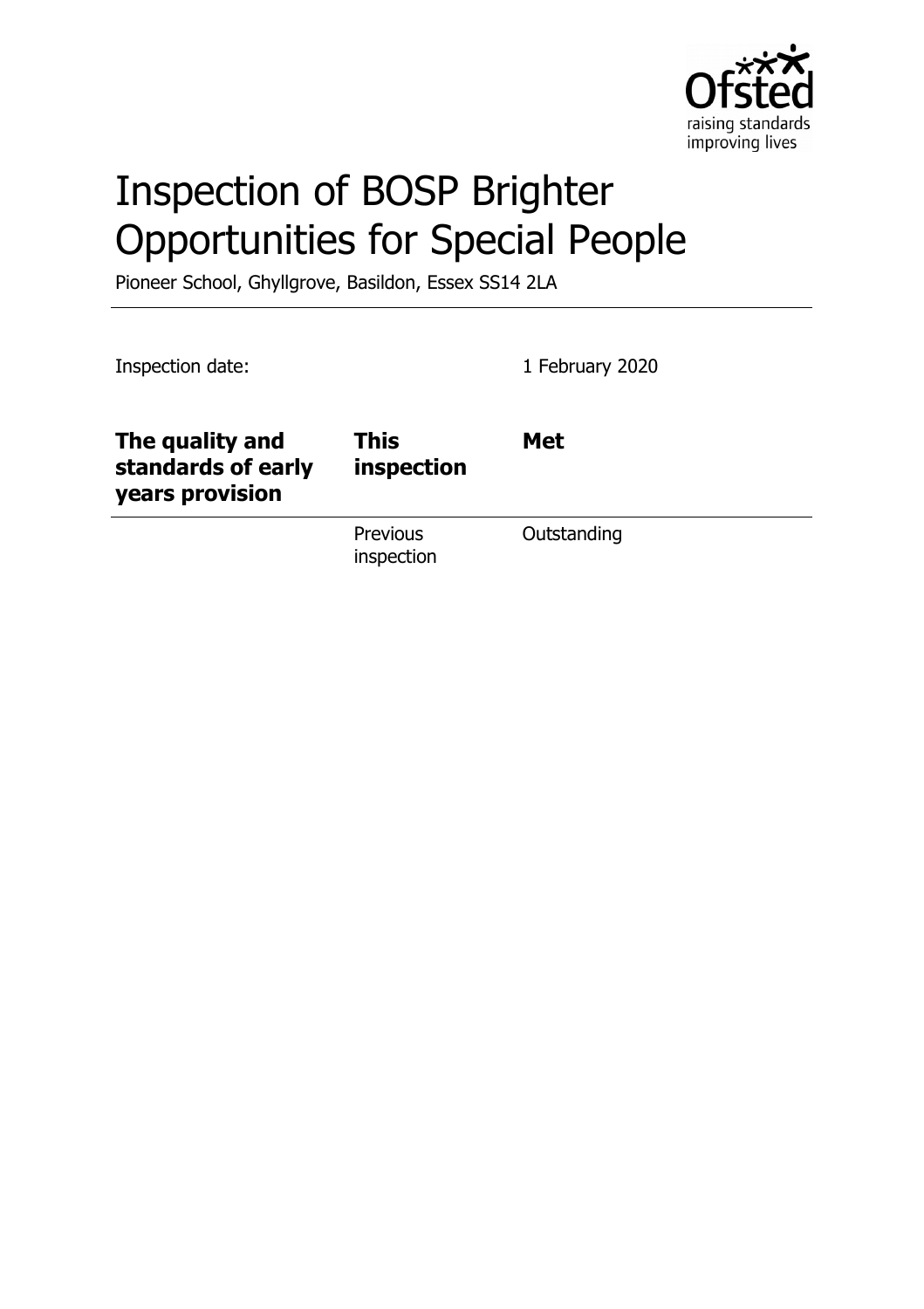

# **Summary of key findings**

#### **This provision meets requirements**

- $\blacksquare$  Staff provide a rich range of interesting and exciting activities and experiences that engage children's interest and support their development. This includes soft-play areas, sensory rooms and the hydrotherapy swimming pool, and regular access to the extensive outdoor play space.
- $\blacksquare$  Staff work exceptionally well in partnership with parents and external professionals to meet the needs of the children who attend. Parents express high levels of satisfaction with the provision. They state that their children enjoy attending and have very good relationships with the caring and committed staff team. Parents are made to feel welcome on arrival as each child is greeted by their assigned playworker, and they are comfortable to share information about their child's individual care needs.
- $\blacksquare$  The manager, committee members and staff team demonstrate a strong understanding of their role in safeguarding children. There are robust policies and procedures in place, and staff work with other agencies in regard to any child protection concerns. Staff follow secure procedures and understand their responsibility to keep children safe.
- $\blacksquare$  The management team supports staff well and they work together to set clear priorities for future development. The day-to-day organisation of the club is highly efficient and effective. Extensive induction procedures, team meetings and regular supervisions ensure that all staff receive effective coaching and training to support individual children's physical and medical needs.
- There are extensive systems in place to ensure that children's behaviour is managed effectively and safely. Children receive one-to-one support from a dedicated playworker, which supports children to be fully included in all activities and experiences that are offered.

There were no children present when this inspection took place. The findings in this report are based on evidence gathered from discussions with those who care for the children and an inspection of the premises, equipment and relevant documentation. Where there are no children present, no judgement is made on the quality of the early years provision as there is no reliable evidence on which to assess its impact on children. The report states whether the provider continues to meet the requirements of registration.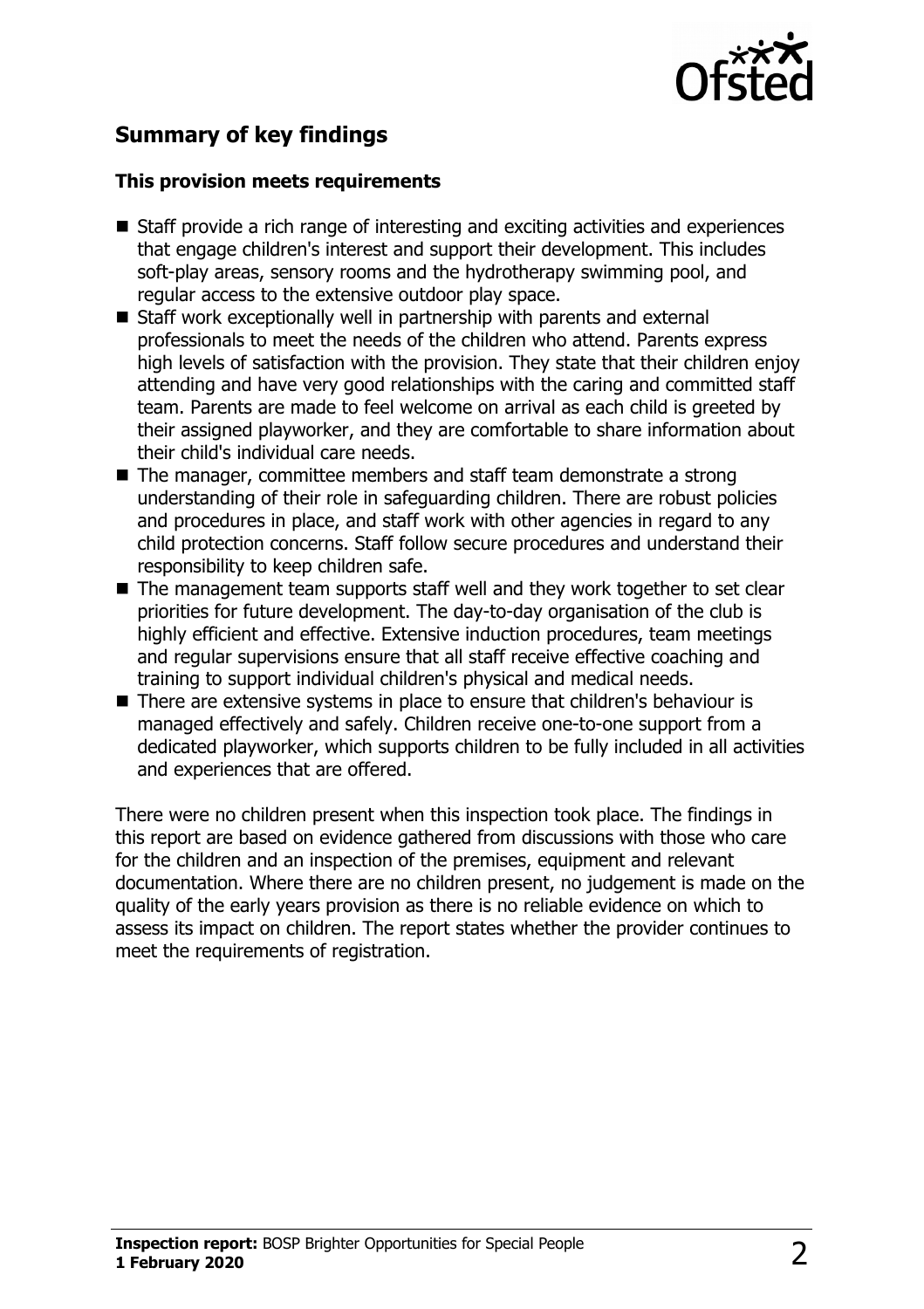

| <b>Setting details</b>                              |                                                                                      |
|-----------------------------------------------------|--------------------------------------------------------------------------------------|
| Unique reference number                             | EY377742                                                                             |
| <b>Local authority</b>                              | <b>Essex</b>                                                                         |
| <b>Inspection number</b>                            | 10127281                                                                             |
| <b>Type of provision</b>                            | Childcare on non-domestic premises                                                   |
| <b>Registers</b>                                    | Early Years Register, Compulsory Childcare<br>Register, Voluntary Childcare Register |
| Day care type                                       | Out-of-school day care                                                               |
| Age range of children                               | 4 to 25                                                                              |
| <b>Total number of places</b>                       | 26                                                                                   |
| Number of children on roll                          | 106                                                                                  |
| Name of registered person                           | <b>BOSP Brighter Opportunities for Special</b><br>People                             |
| <b>Registered person unique</b><br>reference number | RP528209                                                                             |
| <b>Telephone number</b>                             | 01268 553117                                                                         |
| Date of previous inspection                         | 14 September 2013                                                                    |

## **Information about this early years setting**

BOSP Brighter Opportunities for Special People registered in 2009. The setting operates from a number of designated rooms within the Pioneer School in Basildon, Essex and is managed by a committee for children and young people with special educational needs and/or disabilities. The provision employs 45 members of childcare staff. Of these, 18 hold appropriate early years qualifications at level 3 or higher. The provision offers a Saturday club during school term times and opens from 10am to 3.30pm. During school holidays, the provision offer a holiday club and opens Monday to Friday from 10am to 3.30pm.

## **Information about this inspection**

**Inspector** Clair Stockings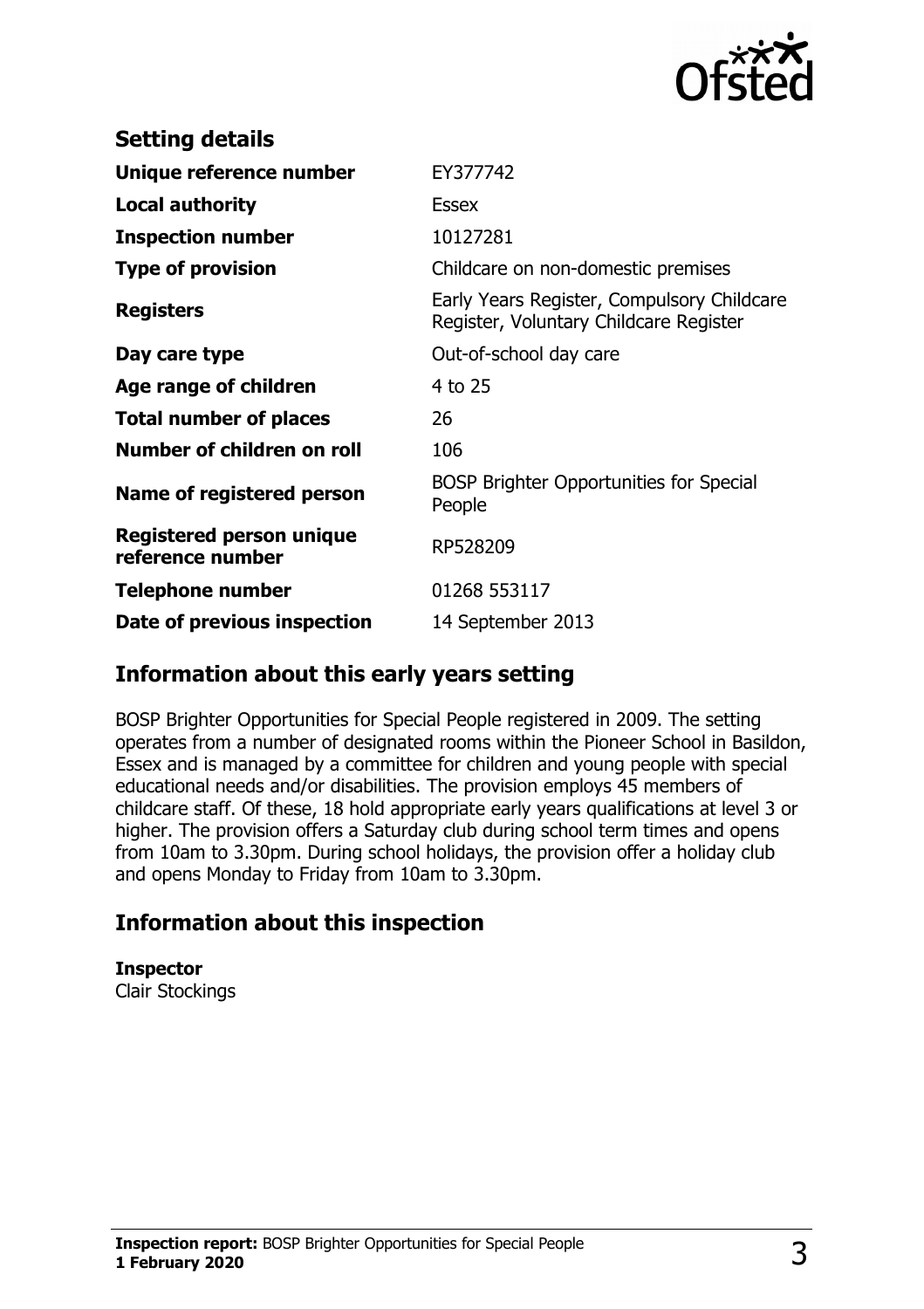

### **Inspection activities**

- $\blacksquare$  The inspector held a meeting with the manager, chief executive officer, senior charity administrator and committee members. She looked at relevant documentation and evidence of the suitability of staff working in the setting.
- $\blacksquare$  The inspector looked at areas of the host school used by the children and the resources available to them, including the swimming pool, main hall, sensory rooms and outdoors area.
- $\blacksquare$  The inspector spoke to parents and reviewed written feedback provided to the organisation to take into account their views of the service they receive.
- $\blacksquare$  The inspector discussed safeguarding, whistle-blowing, and behaviour management policies and procedures with the manager and staff.

We carried out this inspection under sections 49 and 50 of the Childcare Act 2006 on the quality and standards of provision that is registered on the Early Years Register. The registered person must ensure that this provision complies with the statutory framework for children's learning, development and care, known as the early years foundation stage.

If you are not happy with the inspection or the report, you can [complain to Ofsted.](http://www.gov.uk/complain-ofsted-report)